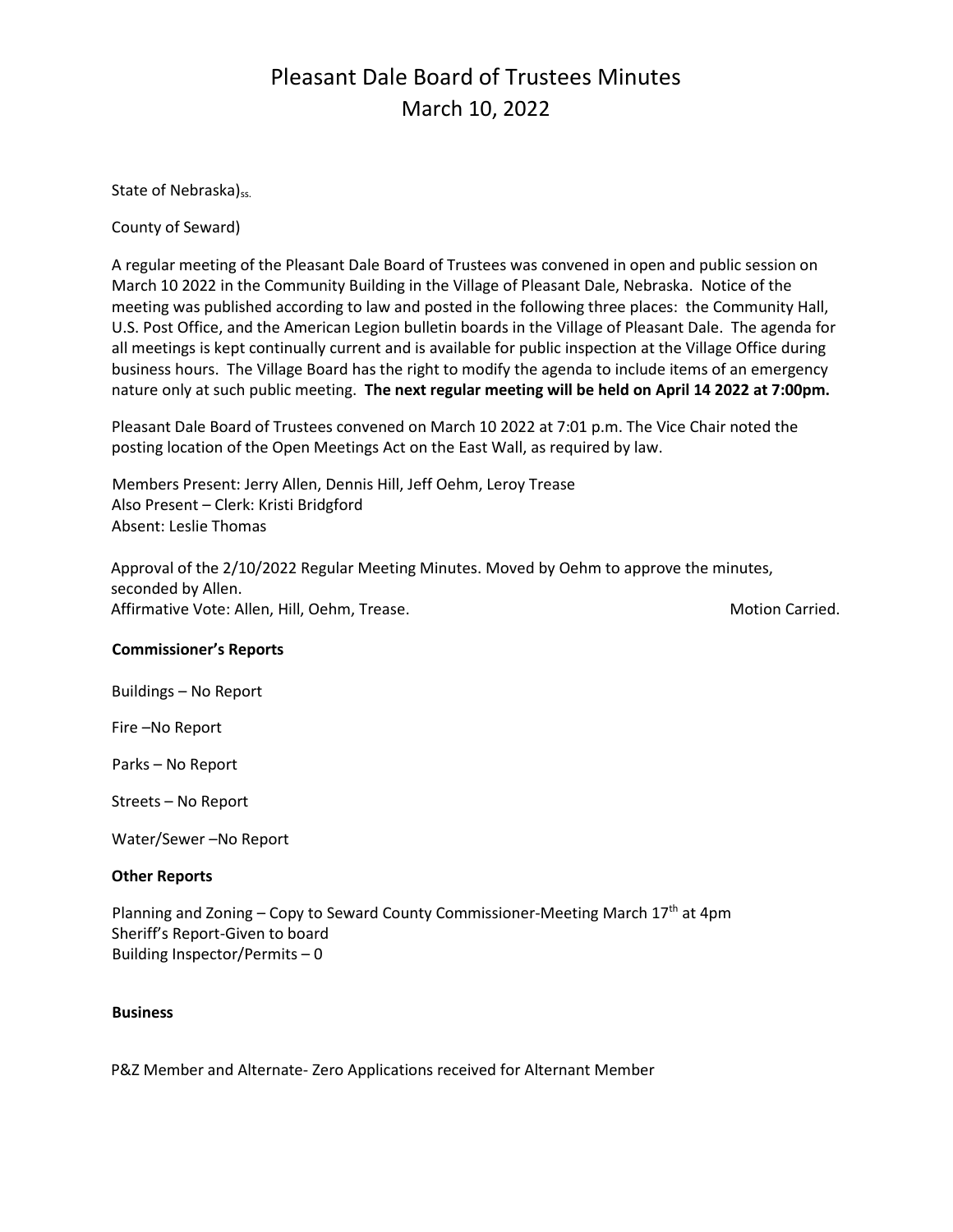### Pleasant Dale Board of Trustees Minutes March 10, 2022

ARPA Grant Sewer Issues- Still acquiring information for the next 30 days Review AJ Fence Resolution 2021-01- Motion by Allen, seconded by Oehm to Approve and continue to review Yearly. Affirmative Vote: Allen, Hill, Oehm, Trease. Motion Carried. Motion Carried. Approval of New clerk to be added to All Banking Accounts Motion by Oehm, seconded by Allen to approve Kristi Bridgford to be added to all Bank Accounts Affirmative Vote: Allen, Hill, Oehm, Trease. Motion Carried. Motion Carried. Reviewed Revenue Report and Claims. Motion by Hill, seconded by Oehm to approve the following claims. Affirmative Vote: Allen, Hill, Oehm, Trease. Motion Carried. Motion Carried.

Abbreviations: Ins-Insurance; Li- License Renewal; Pub-Publishing; Qt – Quarterly Filing; Re-Reimbursement; Se-Services; Su-Supplies; Tr-Travel; Tx – Tax, Ut-Utilities: Bridgford, K-Re \$77.20, Bromm Lindahl Freeman-Caddy-Se- \$230.00, Gabriel, Burger & Else CP PC -Tx-\$400.00, CAN Surety-Ins-100.00, Karel, A-Re \$12.87, NE Public Health Enviro Lab-Se \$150.00, Norris PPD-Ut \$877.69, County Independent-Se \$29.15, Uribe-Se \$331.48, Windstream – Ut \$142.08, Salaries - \$1297.52 Total Claims- \$3647.99

Set Agenda for April 14, 2022 as follows.

- 1. Public Hearing
- 2. Convene and Announce Open Meetings Law
- 3. Roll Call
- 4. Reading and Approval of 3/10/2022 Regular Meeting Minutes
- 5. Letters & Announcements
- 6. Clerk/Treasurer Report
- 7. Public Input
- 8. Commissioner's Report
	- a. Building
	- b. Fire
	- c. Park
	- d. Street
	- e. Water/Sewer-Water Operator
- 9. Other Reports
	- a. Planning & Zoning Committee
	- b. Sheriff's Report
	- c. Bldg. Inspector/Permits
- 10. Business
	- a. P & Z Alternate Member
	- b. Determine Previous Clerk Involvement and removal from Bank Accounts
	- c. ARPA Grant-Discuss Sewer Issues